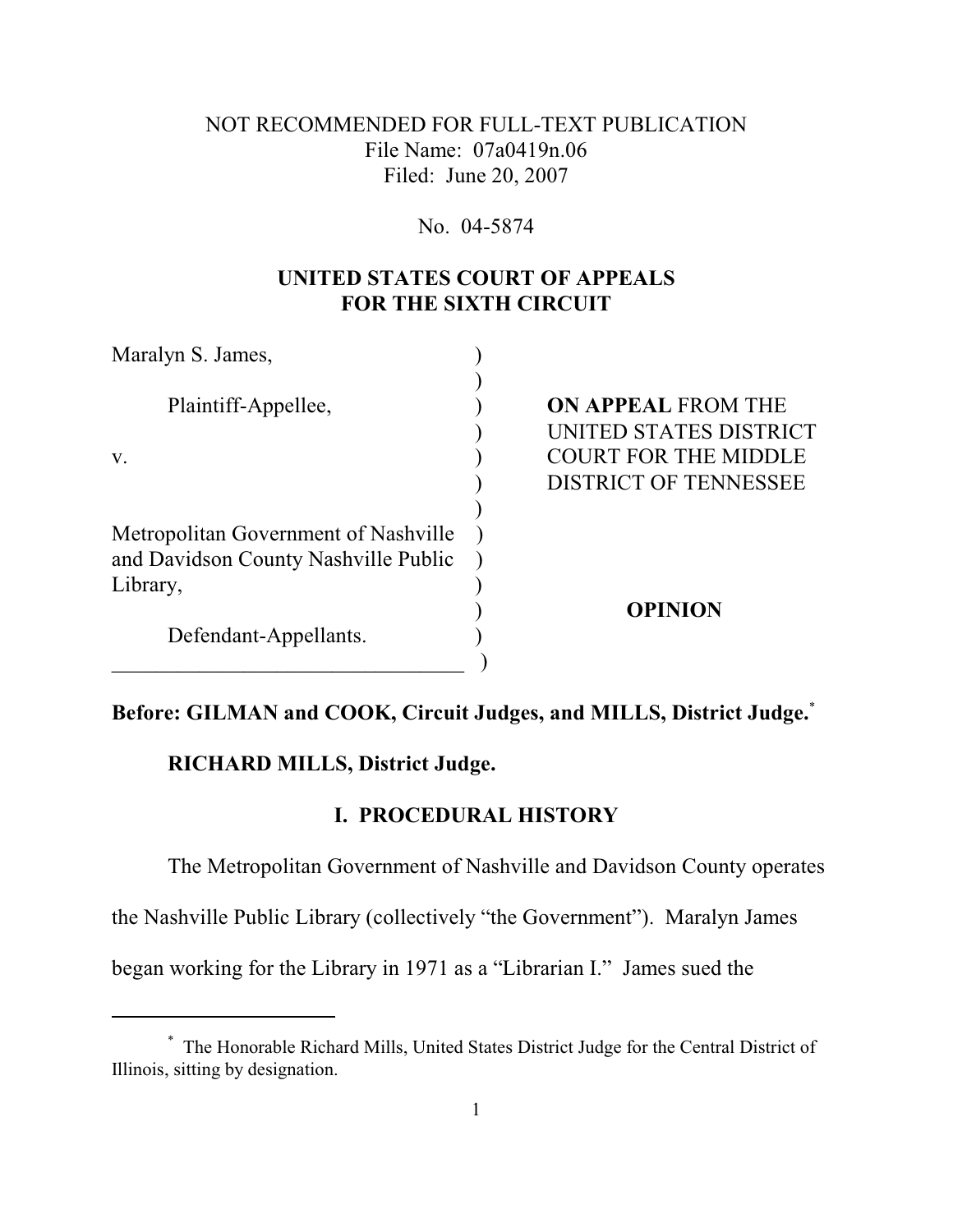Government on April 30, 2003, alleging claims under the Americans with Disabilities Act (the "ADA"), 42 U.S.C. § 12111, *et seq.*, the Age Discrimination in Employment Act (the "ADEA"), 29 U.S.C. § 621, *et seq.*, and Title VII of the Civil Rights Act of 1964, 42 U.S.C. § 2000e, *et seq*. The district court dismissed the ADA and ADEA claims on summary judgment and James proceeded to trial on her Title VII hostile work environment and retaliation claims. On May 14, 2003, the jury found the Government liable for retaliation and awarded James \$42,000 in compensatory damages.

The Government moved to have the verdict set aside under Federal Rule of Civil Procedure 50(a), claiming that the evidence did not show that James suffered an adverse employment action. The district court denied the Government's motion.

We reversed the district court and remanded. *See James v. Metropolitan Government of Nashville*, 159 F.App'x 186 (6th Cir. 2005). Subsequent to our decision, the Supreme Court decided *Burlington Northern & Santa Fe Railway Co. v. White*, — U.S. —, 126 S.Ct. 2405 (2006), addressing whether Title VII retaliation must be employment or workplace related and how harmful an action must be to constitute retaliation. *Id*. at 2416. James appealed our decision, and the Supreme Court reversed and remanded in light of *Burlington Northern*. *See James*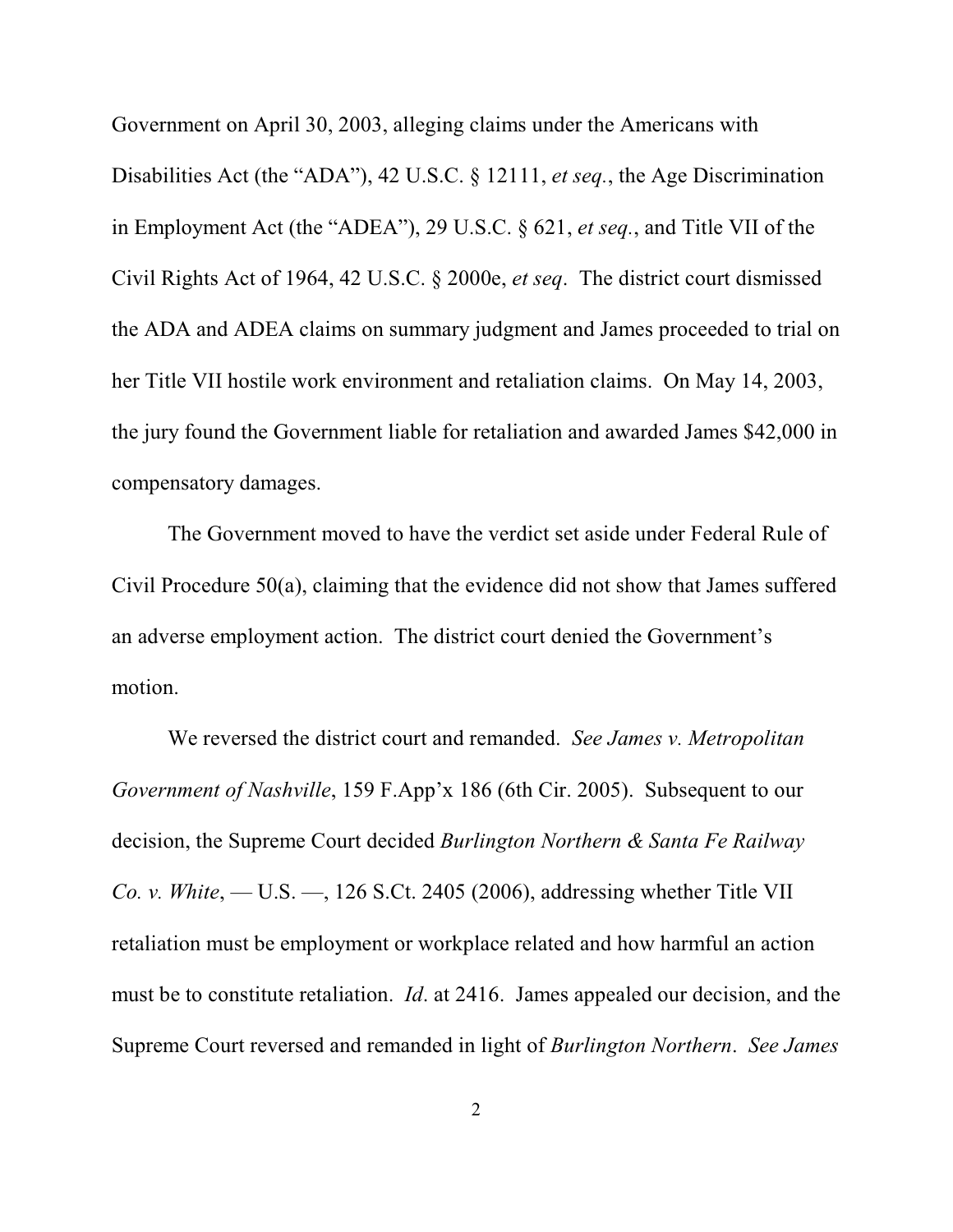*v. Metropolitan Government of Nashville*, — U.S. —, 127 S.Ct. 336, 166 L.Ed.2d 7 (2006). Applying *Burlington Northern*, we consider whether the district court should have granted the Government's Rule 50(a) motion.

#### **II. FACTS**

As recounted in our previous decision, James acquired records, raised funds, catalogued materials, and performed other tasks as a Librarian 1. From 1971 to 1994, she received performance ratings primarily of "outstanding" and "above average." In 1994, the Library transferred James to its main branch and promoted her to "Librarian I-and-a-half." In 1996, James received a negative performance evaluation with respect to the speed of her work. She knew that she was not cataloguing materials as quickly as her coworkers.

In July 1999, James became a "Librarian II" via a reclassification of library job titles. Her responsibilities remained unchanged and the speed of her work remained unsatisfactory. Performance evaluations from 1996 through 2001 consistently criticized James' output. For instance, James' 1999 performance evaluation noted that she was cataloguing "just over 2 titles per hour (as opposed to the 7-8 expected) . . . Continued low output in her primary job responsibility is not acceptable and will have serious consequences if the situation is not corrected."

3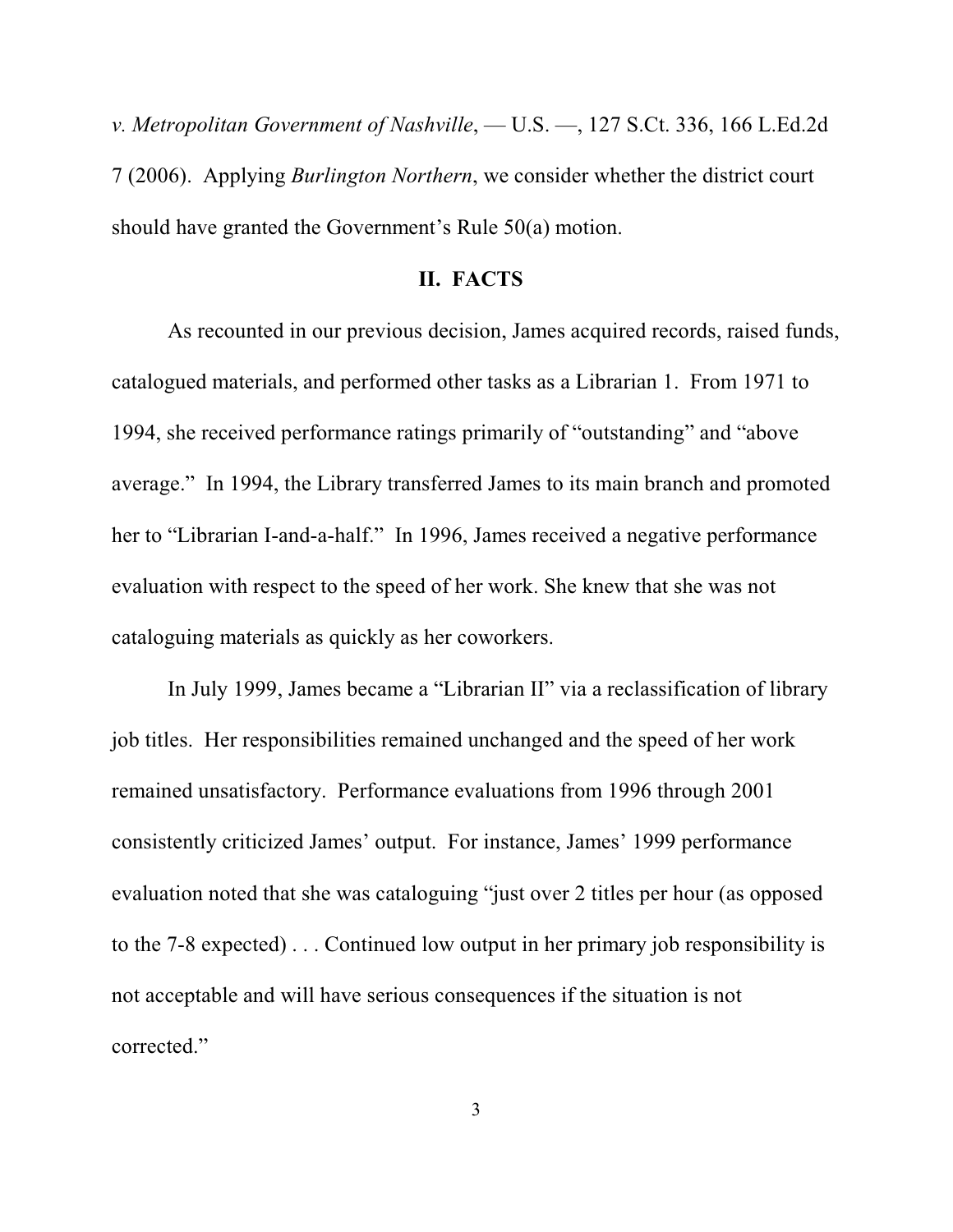On October 1, 2001, James' supervisor, Linda Neff, gave James a deadline to catalogue a collection of books. James considered the deadline unfair and the resulting stress led her to seek medical attention for headaches and high blood pressure. James' doctor, Michael Callaway, M.D., advised her to take several days off work. He also sent the Library a letter notifying it that James was "to limit stress at work, specifically no overtime and working at a pace consistent with her abilities due to her medical condition." Dr. Callaway later diagnosed James as having "mild cognitive dysfunction relating to stress at work."

On October 3, James wrote a letter complaining that she was being subjected to "harassment" and a "hostile work environment." James requested a transfer because the hostility was detrimental to her health. One of the letter's recipients, Library Director Donna Nicely, called James into her office on October 9 to discuss James' complaint. Supervisors Suliang Feng and Chase Adams were present at the meeting. Adams told James "if you will just volunteer to take a demotion, this will all be over with." James did not volunteer to take a demotion and the Library did not approve her transfer. The Library investigated her complaint and on October 31, 2001, concluded it had no merit.

By the end of 2001, James' poor productivity caused her to fail an annual evaluation. The Library advised James that she would be fired if her productivity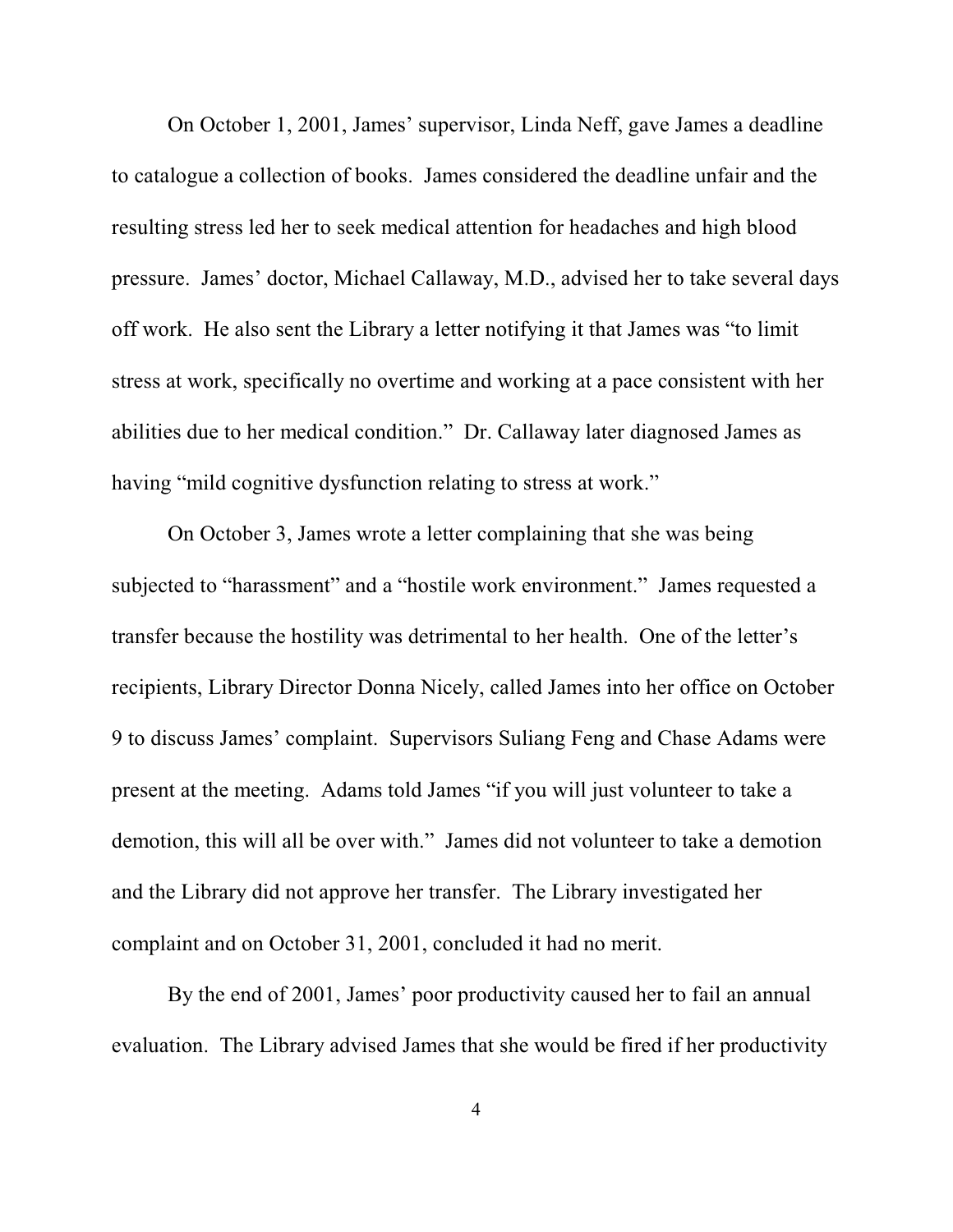did not improve. On January 29, 2002, James filed an EEOC charge against the Government alleging age discrimination, disability discrimination, and retaliation. She received a "right to sue letter" on January 31, 2002. That same day, James submitted a letter seeking a lateral transfer to "Librarian II-audio visual." Despite being ranked first on the list of applicants, James did not receive an interview.

The Library scheduled a performance re-evaluation for James on March 1, 2002, but the re-evaluation was postponed for a month at James' request. By April 1, James was unable to catalogue an average of 6 items per hour, a goal the Library had given her. The Library did not discipline James. Instead, it gave her time to improve her productivity and offered to assist her in that regard. To that end, the Library accommodated James' request to adjust lights around her computer and provide her with special computer glasses. The Library also offered techniques for James to improve her output.

James filed a second retaliation claim with the EEOC and received a "right to sue" letter on April 16, 2002. She sued the Library and the Metropolitan Government of Nashville and Davidson County on April 30, 2002.

The Library gave James until May 16, 2002, to increase her catalogue average to 6 items per hour. By May 9, James was averaging 5.75 items per hour. However, on May 13, 2002, James' neurologist, Dr. Alan Bachrach, informed the

5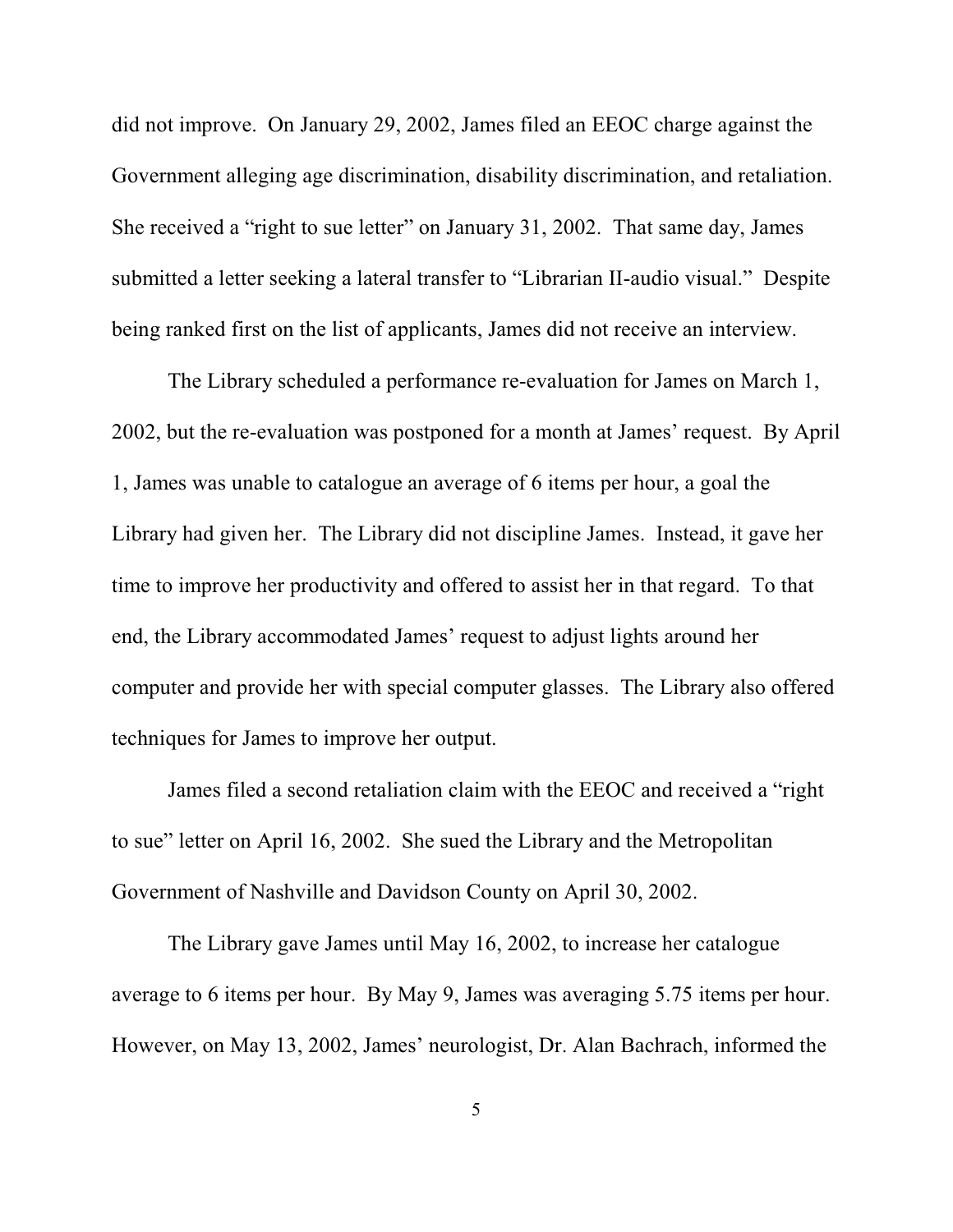Library that James could not return to her job because she could not keep up with the quotas. That same day, James wrote the Government's benefits department to say that if the Library did not accommodate her with a position at her current level of Librarian II, she would apply for a disability pension.

In June 2002, the Library offered to transfer James to a Librarian I position. James refused the demotion and applied for a disability pension. On November 19, 2002, the Library informed James that if she did not accept a demotion she would be charged as absent without leave and subject to disciplinary action.

The Library informed the Benefits Board that it "offered to accommodate [James] at a lesser position with current salary." However, the Library did not disclose that the salary for the lesser position would, after three months, be reduced to a level that was less than James' Librarian II salary. Because the Library said it could accommodate James, the Benefits Board rejected her claim for a disability pension on April 2, 2003. James sought reconsideration, which was also denied.

James received her last paycheck in March 2003. When she noticed that her family health insurance premium had not been deducted, she immediately notified the Government. James took a \$209.20 personal check to the Government's payroll department to pay her premium. She continued to make payments each

6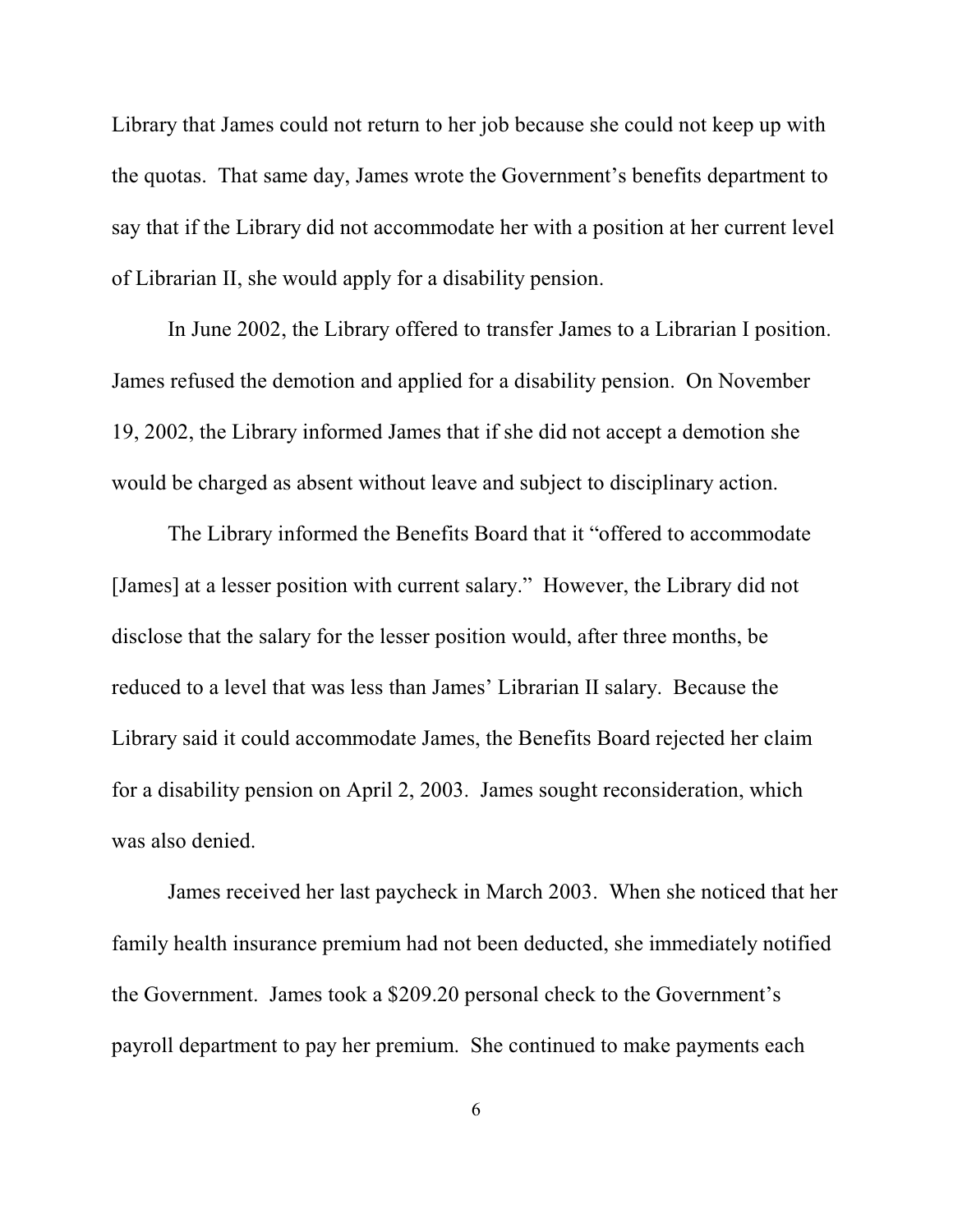month her disability pension appeal was pending. In late July 2003, James received a letter from CIGNA cancelling her family health insurance due to nonpayment of premiums. However, the letter was a mistake and the insurance was never cancelled. She took an early service pension and terminated her employment on or about March 1, 2003.

James sued the Government, and the jury decided in her favor on a Title VII retaliation claim. The Government moved for judgment under Rule 50(a). The district court denied the motion, but we reversed. *See James*, 159 F.App'x 186. The Supreme Court reversed and remanded our decision pursuant to *Burlington Northern*. *See James*, 127 S.Ct. 336. Upon remand, we again conclude that the Government is entitled to judgment under Rule50(a).

#### **III. STANDARD OF REVIEW**

This court reviews a district court's denial of a motion for judgment as a matter of law *de novo*. *Estate of Riddle ex rel. Riddle v. Southern Farm Bureau Life Ins. Co.*, 421 F.3d 400, 408 (6th Cir. 2005). The court views the evidence in the light most favorable to the nonmoving party. *Gray v. Toshiba Am. Consumer Prods., Inc.*, 263 F.3d 595, 598 (6th Cir. 2001). It will affirm the jury's verdict unless there was "no legally sufficient evidentiary basis for a reasonable jury to find for [the prevailing] party." *See* Fed.R.Civ.P. 50(a).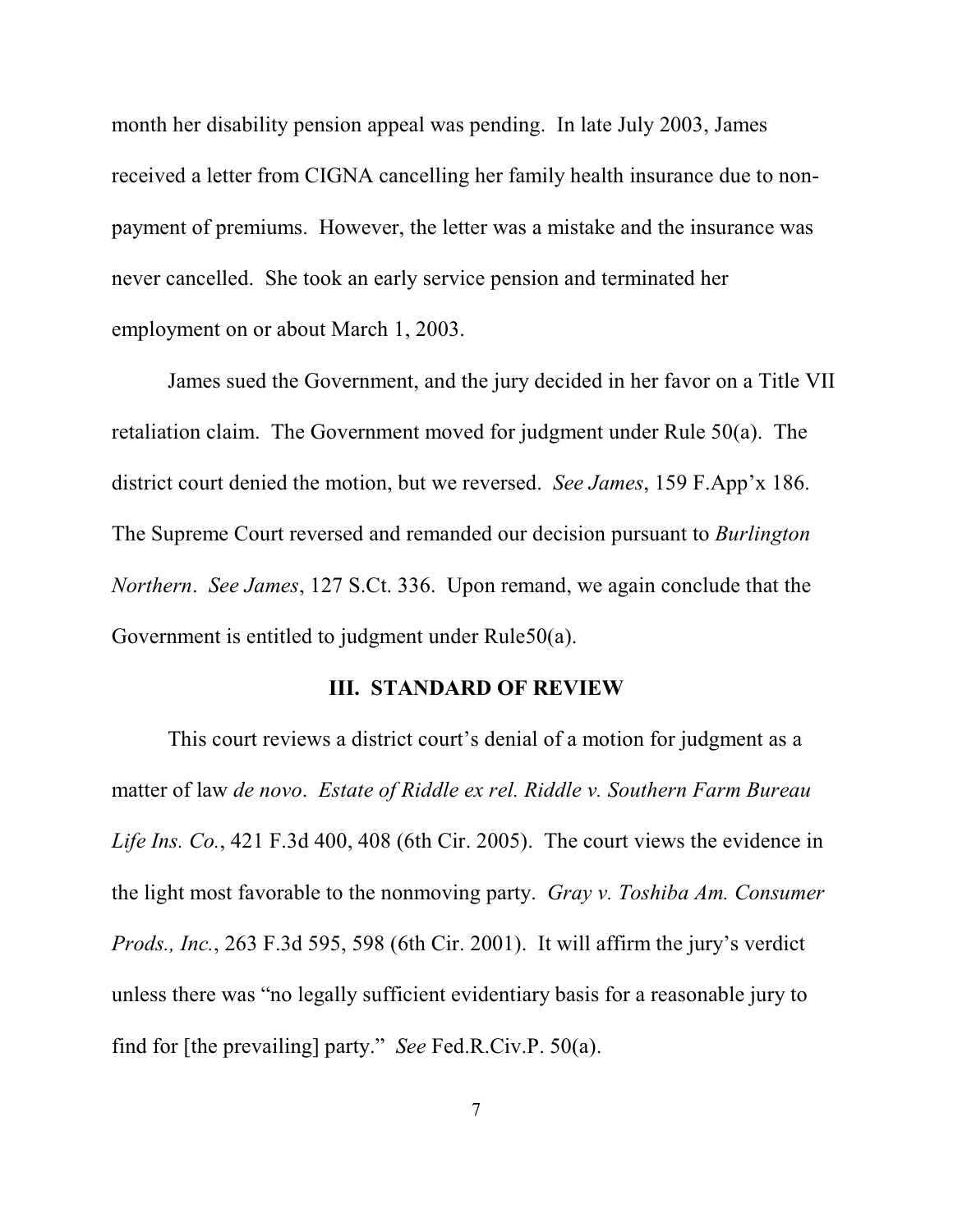#### **IV. ANALYSIS**

"In an action under Title VII, the plaintiff may prove unlawful retaliation by presenting direct evidence of such retaliation or by establishing a *prima facie* case under the *McDonnell Douglas* framework." *Abbott v. Crown Motor Co.*, 348 F.3d 537, 542 (6th Cir. 2003) (referring to *McDonnell Douglas Corp. v. Green*, 411 U.S. 792, 93 S.Ct. 1817, 36 L.Ed.2d 668 (1973)). Absent direct evidence of retaliation, as is the case here, retaliation claims are subject to the same McDonnell Douglas burden-shifting framework as discrimination claims. *Singfield v. Akron Metro. Hous. Auth.*, 389 F.3d 555, 563-64 (6th Cir. 2004). To establish a prima facie case of retaliation, James had to show (1) she engaged in activity protected by Title VII, (2) the Government knew she engaged in this activity, (3) the Government subjected her to an adverse employment action, and (4) a causal connection exists between the protected activity and the adverse employment action. *Singfield*, 389 F.3d at 563.

"If and when a plaintiff has established a prima facie case, the burden of production of evidence shifts to the employer to 'articulate some legitimate, nondiscriminatory reason' for its actions." *Id*. (quoting *McDonnell Douglas*, 411 U.S. at 802). The plaintiff must then demonstrate "that the proffered reason was not the true reason for the employment decision." *Id*. (quoting *Texas Dept. of*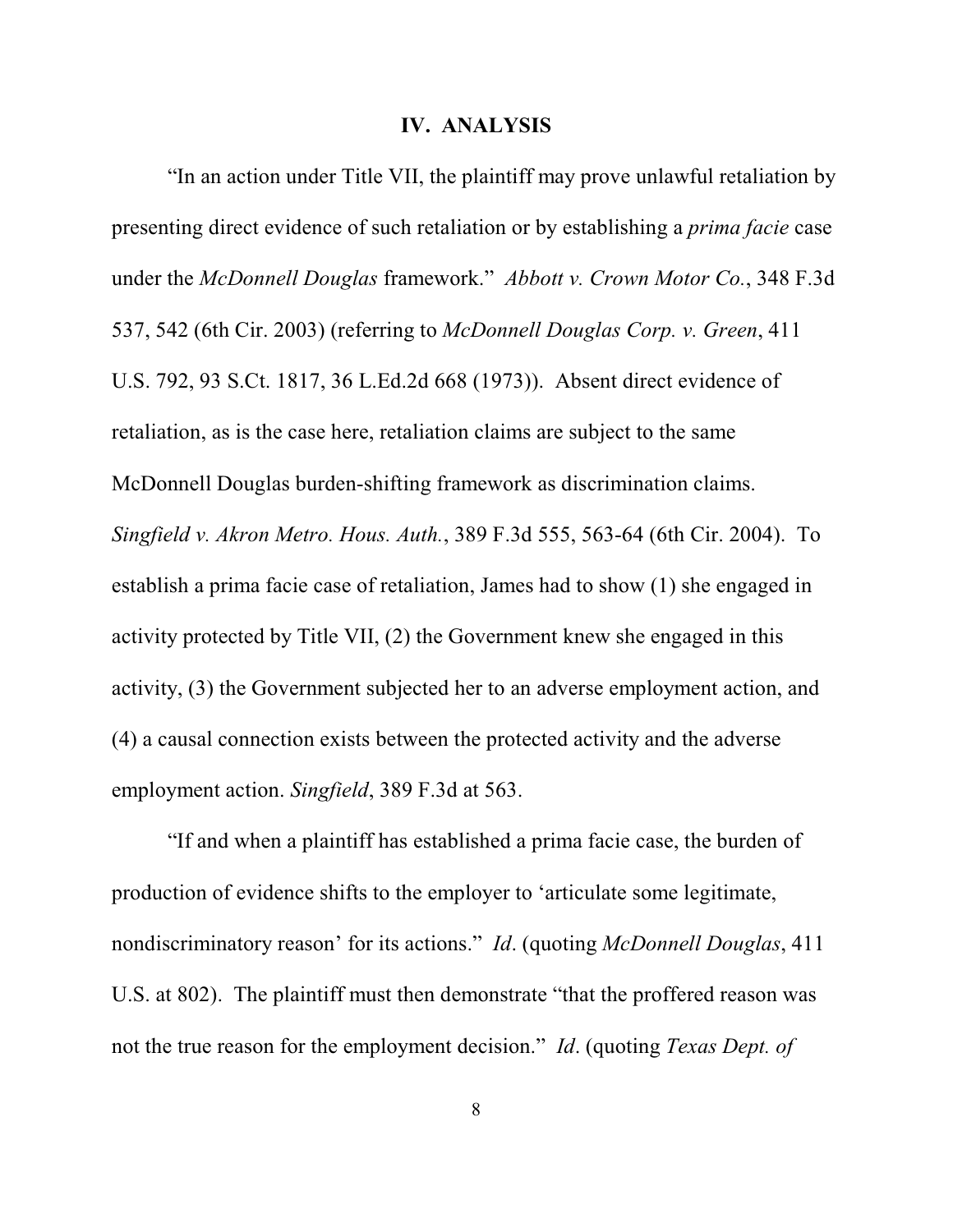*Community Affairs v. Burdine*, 450 U.S. 248, 256, 101 S.Ct. 1089, 67 L.Ed.2d 207 (1981)). The employer may also prove an affirmative defense to retaliatory harassment by a supervisor by demonstrating: "(a) that the employer exercised reasonable care to prevent and correct promptly any . . . harassing behavior, and (b) that the plaintiff employee unreasonably failed to take advantage of any preventative or corrective opportunities provided by the employer to avoid harm otherwise." *Burlington Industries, Inc. v. Ellerth*, 524 U.S. 742, 118 S.Ct. 2257, 2270, 141 L.Ed.2d 633 (1998).

### *A. Adverse Employment Actions*

In *Burlington Northern*, the Supreme Court considered just how harmful an action must be to constitute retaliation. 126 S.Ct. at 2415. The Court explained that for conduct to become actionable retaliation "[a] plaintiff must show that a reasonable employee would have found the challenged action materially adverse, which in this context means it well might have dissuaded a reasonable worker from making or supporting a charge of discrimination." *Id*. at 2415 (citations and quotation marks omitted).

At trial, James produced evidence of various harms the Government allegedly caused her (*i.e.*, denial of lateral transfers, bad employment evaluations, and the imposition of cataloguing quotas.). Prior to *Burlington Northern*, those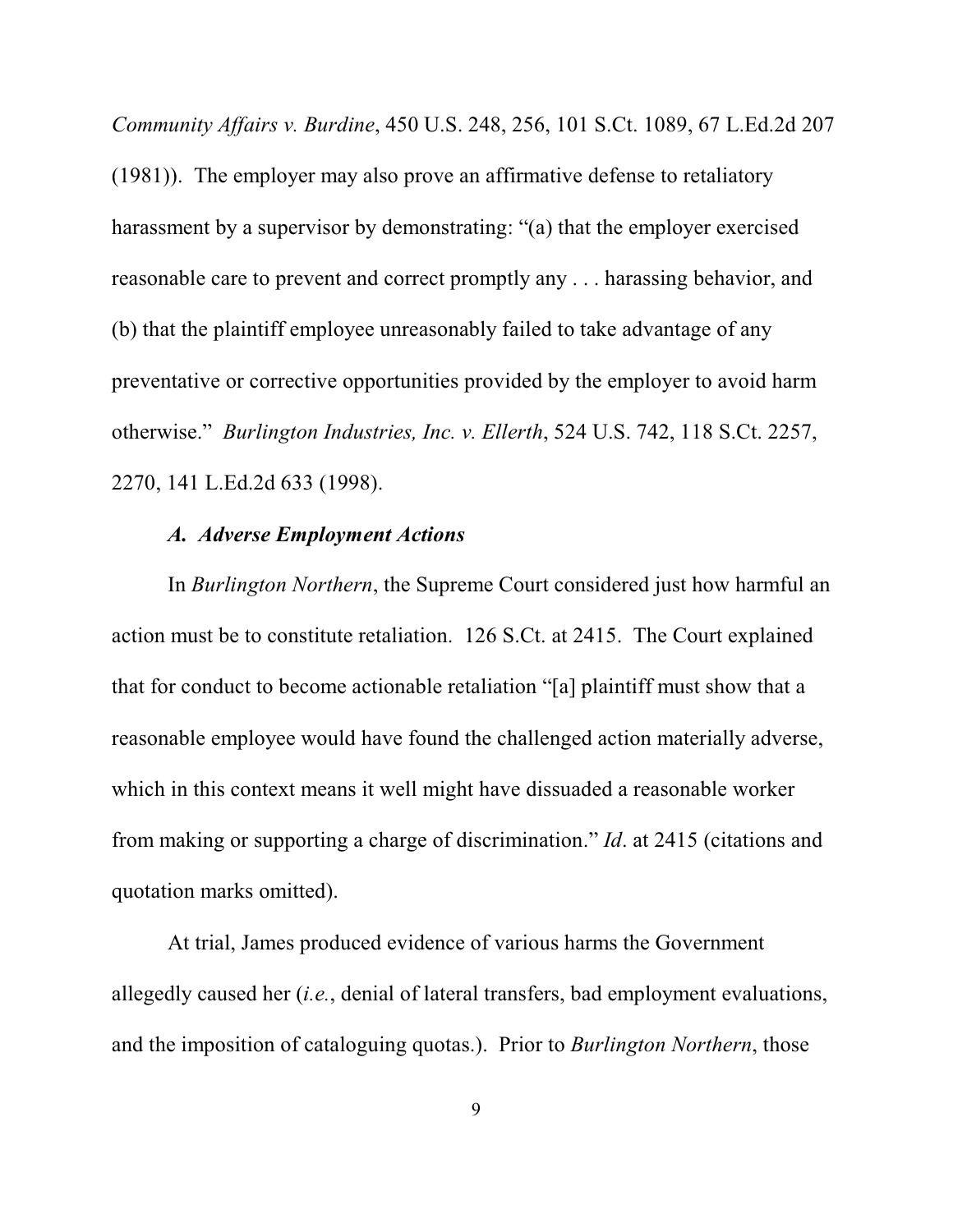harms were not adverse employment actions. *See Sherman v. Chrysler Corp.*, 47 F.App'x 716, 721-22 (6th Cir. 2002) (unpublished)(denial of lateral transfer is not an adverse employment action under the ADEA); *Primes v. Reno*, 190 F.3d 765, 767 (6th Cir. 1999) (an unfavorable evaluation without an accompanying adverse employment action, such as a lower wage, is not actionable as a Title VII retaliation claim); *Agnew v. BASF Corp.*, 286 F.3d 307, 10 (6th Cir. 2002) (requiring an employee to comply with a reasonable performance plan or be subject to discipline does not constitute an adverse employment action under the ADEA). After *Burlington Northern*, excluding an employee from a weekly training lunch that contributes significantly to the employee's professional advancement is materially adverse conduct. *Id*. at 2415-16. Markedly worse performance evaluations that significantly impact an employee's wages or professional advancement are also materially adverse. *See Halfacre v. Home Depot, U.S.A., Inc.*, 2007 WL 1028860, \*9 (6th Cir. 2007).

Many of the adverse actions James complains about preceded her 2002 Title VII charges. Nevertheless, it is true that the Government denied James's request for a lateral transfer, gave her bad employment evaluations, and imposed cataloguing quotas after she filed her charges with the EEOC. However, it is also true that none of these things James complained about significantly affected her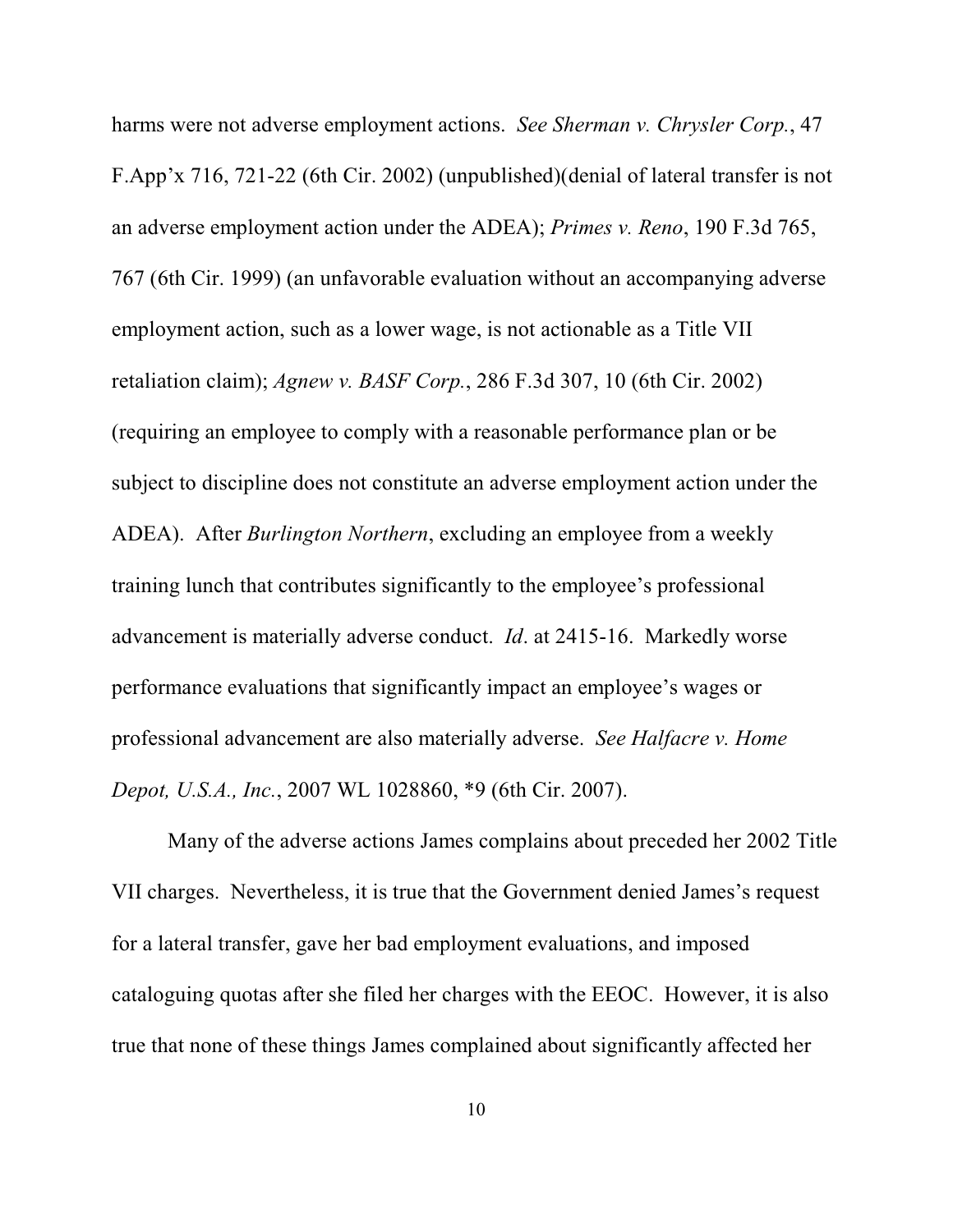professional advancement. James continued to work and she received the same pay despite her Title VII claims. She also continued to receive the bad evaluations, but those were not markedly worse than earlier ones and the evaluations did not affect her earnings. Her employment conditions were essentially unchanged after she filed with the EEOC. James's allegations are not actionable because they failed to significantly impact her professional advancement and would not have dissuaded a reasonable person from filing a Title VII claim.

James also contended that the Government's opposition to her disability application, the "cancellation" of her family's health insurance, its "misrepresentation" about paying her the same salary to work a lesser position, and the reduced service pension it paid her are adverse employment actions.<sup>1</sup> James's contentions are incorrect.

James was not entitled to disability benefits because she was able to perform work as a Librarian I. The position was comparable to her cataloguing position and the Government offered her the Librarian I job as a reasonable

 $1$  Although these events occurred after James left the workplace, post-employment injuries can be actionable under Title VII. *See Robinson v. Shell Oil Co.*, 519 U.S. 337, 339, 346, 117 S.Ct. 843, 136 L.Ed.2d 808 (1997) (holding that the term "employees," as used in Title VII's anti-retaliation provision, includes former employees bringing suit for retaliatory, postemployment actions, such as a negative reference to a potential employer).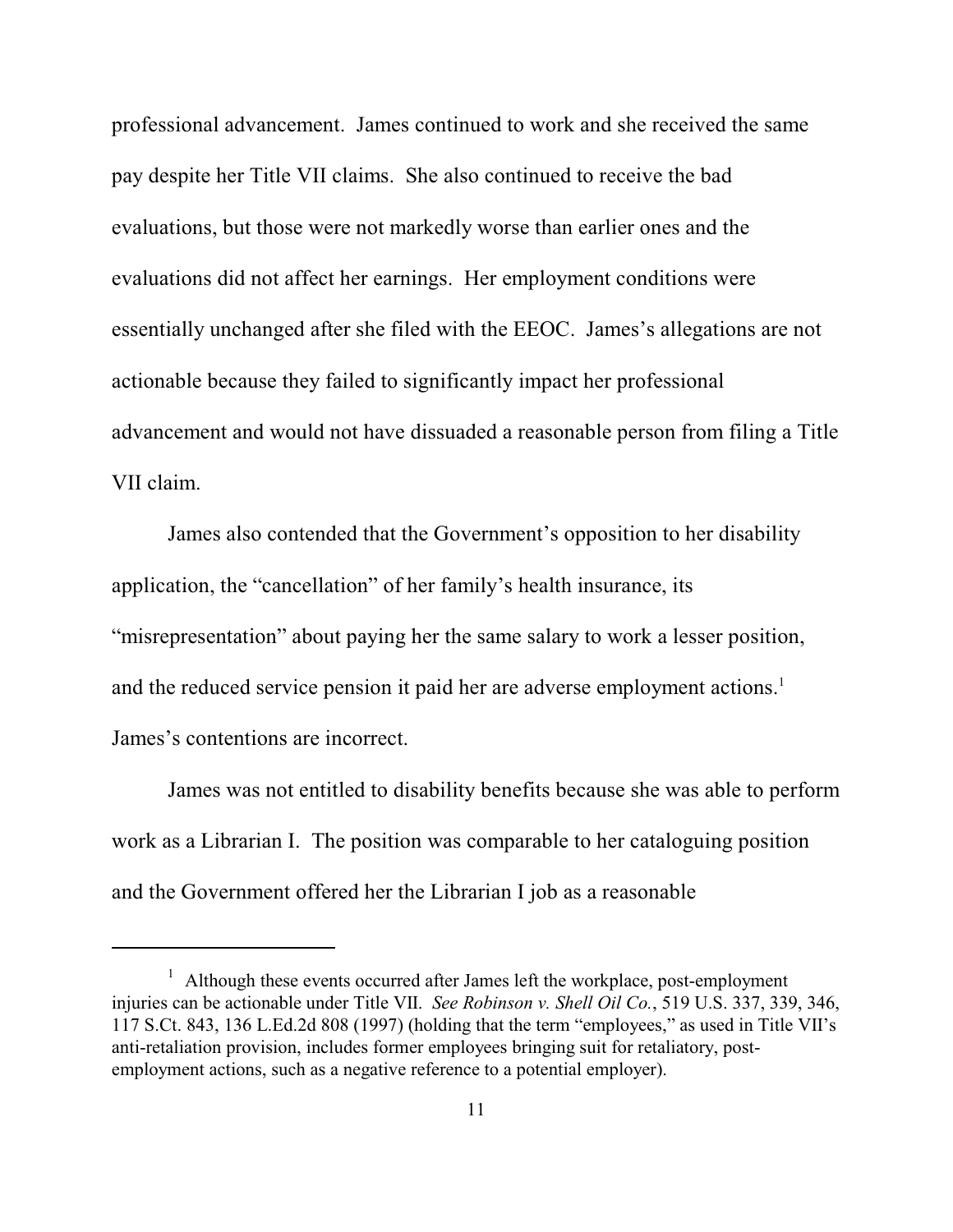accommodation. Since James was not entitled to disability benefits, the Government could not support her disability application. While James claimed that the Government misrepresented the fact that the Librarian I position paid less than her current salary, the record shows that James informed the Benefits Board that her salary would be slightly lower if she accepted the lesser position. The Board's decision to deny James a disability pension despite the discrepancy shows that the Government's "misrepresentation" did not affect the Board's decision. Thus, James suffered no adverse employment action via the alleged misrepresentation or cancellation.

James also failed to show that her family's insurance was cancelled. The testimony showed that an insurance company (not the Government) sent James a letter cancelling her family's health insurance. However, the letter was a mistake and the insurance was never cancelled.

The closest James came to establishing an adverse employment action was when she alleged that the Government reduced her service pension. Prior to James' retirement, John Kennedy, the Government's Assistant Director of Human Resources, provided James a chart showing that her pension would be \$1,803.66 per month if she ended her service on March 1, 2003, at age 55 and a half. James ended her service at that time, but her monthly pension turned out to be \$1,506.06.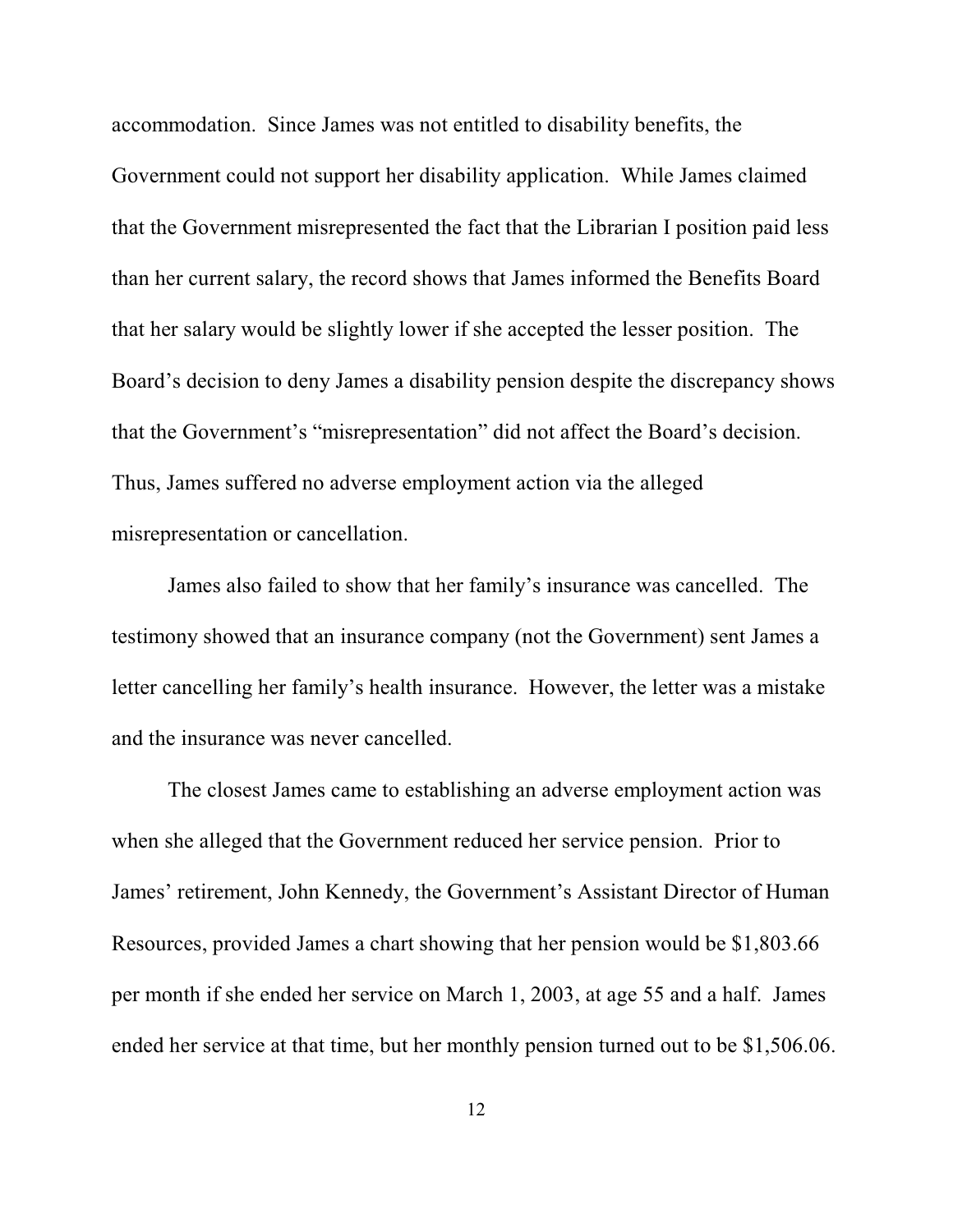Although James contended that the smaller pension was evidence of retaliation, the chart plainly explained that any person who retired before reaching age 60 would have his or her pension reduced by 4% per year. Thus, James' pension was reduced to \$1,506.06 per month because she retired early. It was not reduced due to retaliation. Even if the chart was somehow unclear or wrongly explained, James never contended that the Government used the chart to fraudulently induce her retirement and she never argued that she detrimentally relied on the chart.

#### *B. Severe or Pervasive Retaliatory Harassment by a Supervisor*

Alternatively, James argues that the jury could have returned a verdict in her favor based on severe or pervasive retaliatory conduct. Evidence of severe or pervasive supervisor harassment following a discrimination complaint can constitute retaliation for purposes of Title VII. *See Akers v. Alvey*, 338 F.3d 491, 498 (6th Cir. 2003) (citation and quotation marks omitted). The harassment must be "sufficiently severe or pervasive to alter the conditions of the victim's employment and create an abusive working environment." *Id*. (citing *Harris v. Forklift Sys., Inc.*, 510 U.S. 17, 21, 114 S.Ct. 367, 126 L.Ed.2d 295 (1993)). "[T]his test has both an objective and a subjective component: the conduct must be severe or pervasive enough to create an environment that a reasonable person would find hostile or abusive, and the victim must subjectively regard that